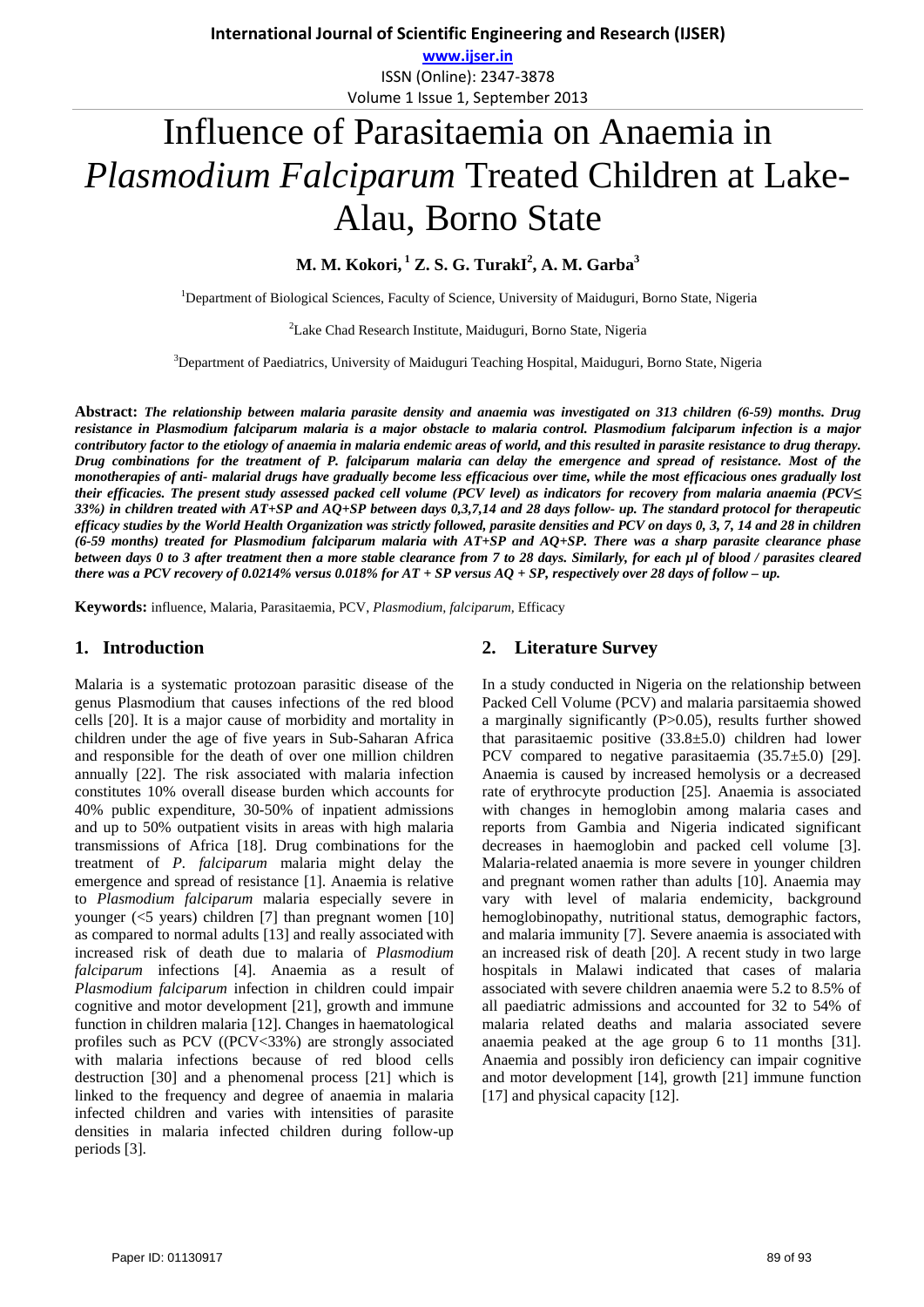**www.ijser.in** ISSN (Online): 2347‐3878

Volume 1 Issue 1, September 2013

## **3. Materials and Methods**

## **3.1. Study site**

This study was carried out at primary Health Center of Kayamla village settlement, Lake-Alau in Konduga Local Government Area of Borno State Nigeria. It is located at Lat: 120N and 130N; Long: 110E and 130E (Fig. 1) Prior to the commencement of the project, ethical clearance was sought from the Borno state ministry of health.

## **3.2. Recruitment Procedure**

A complete physical examination was performed and a full medical history obtained by the clinical personnel. Detailed information's concerning the history of present illness, past and present drug history such as hypersensitivity to antimalarial drugs were recorded into case record form (CRF) according to [26] as modified [27].

## **3.3. Inclusion and Exclusion Criteria**

The inclusion criteria for the admission into study was strictly based on [27] for evaluating anti-malarial drugs in children (6 – 59 months). Informed consent provided by patient or parent/guardian, mono-infection with a slide confirmed *Plasmodium falciparum* infected children with asexual blood stage parasitaemia, absolute absence of history of hypersensitivity reactions to either of study drugs, enrolment parasite density of > 2,000 and < 200,000 asexual parasites/μl of blood). Measured axillaries temperature  $\geq$ 37.5 °C with the ability to attend the stipulated follow-up visits and a packed cell volume > 15%.

## **3.4.1. Group one**

(AT+SP), each child orally received 4 mg⁄kg body weight Artesunate daily for three days and a combined 25 mg⁄kg body weight Sulphadoxine and 1.25 mg⁄kg body weight Pyrimethamine as single oral do se on the first day of treatment.

## **3.4.2 Group two**

(AQ+SP), each child orally received 10 mg⁄kg body weights of Amodiaquine daily for three days and also a combined 25 mg⁄kg body weight Sulphadoxine and 1.25 mg⁄kg body weight Pyrimethamine as a single oral dose on the first day of treatment.

## **3.5 Experimental Procedures**

## **3.5.1 Physical parameters**

The age of each child was determined by interviews with the parents or birth certificates while the body weight (kg) was expressed in (kg) using weighing balance (Model: Hansen H60 5500/11494798, UK) [26].

## **3.5.2 Blood sampling**

Blood was sampled by pricking the third phalanx with a sharp sterile needle after cleaning with spirit-moistened cotton, smear slides on days 0, 1, 2, 3, 4, 7, 14 and 28 for the assessment of parasite densities [11].

**3.5.3 Determination of Parasite density (per µl)**  The thick film slide was stained for 30 to 45 minutes with 3% Giemsa for the assessment of parasite density. The samples were examined using objectives of a research microscope (x100) asexual parasites were counted alongside with 200 leukocytes. In an even that parasite count was  $< 10$ parasites/200 leukocytes; count was continued per 500 leucocytes. The parasite density was expressed as the number of asexual parasites per ml of blood by assuming a mean normal leukocyte count of 8000/µl of blood [11and modified by [28]. Parasitaemia (per  $\mu$ l) = number of parasites x 8000 / number of leucocytes (200/500)

## **3.5.4 Determination of packed cell volume (PCV %)**

The EDTA anti coagulated blood sample in a glass capillary was centrifuged in a microhaematocrit centrifuge at 12000 xg (rpm) for 5 minutes to obtain constant packing of the red cells. The PCV value was then read-off using a hand held microhaematocrit reader and the values were expressed as percentages of the PCV (%) on days 0, 3,7,14 and 28 [23].

## **3.5.5 Data management and analysis: Data management and analysis**

Data collected were subjected to descriptive statistics using the analytical software Staistix Version 8.0 (Microsoft, 2003). Measures of central tendencies (standard deviations and percentages) were determined. Charts were drawn using Microsoft Excel (2007) and the regression equations on the relationships between *P. falciparum* parasitaemia (per ul) and PCV (%) over 28 days of follow-up.

# **4. Results**

## **4.1. Baseline Parameters Before the admonistraion of drugs**

|       | <b>Table 1:</b> Baseline characteristics of patients at enrolment |               |  |
|-------|-------------------------------------------------------------------|---------------|--|
| S. No | Parameter                                                         | Baseline data |  |
|       | No. enrolled $(N)$                                                | 313           |  |
|       |                                                                   |               |  |

| S. No          | Parameter                   | Baseline data    |  |  |
|----------------|-----------------------------|------------------|--|--|
| 1              | No. enrolled (N)            | 313              |  |  |
|                | Gender (No. /%)             |                  |  |  |
| $\overline{c}$ | Male                        | 149 (47.6)       |  |  |
|                | Female                      | 164 (52.4)       |  |  |
|                | Age (months)                |                  |  |  |
| 3              | $Mean + SD$                 | $43.3 \pm 14.4$  |  |  |
|                | Range                       | Aug-59           |  |  |
| 4              | Body weight (kg)            |                  |  |  |
|                | Mean $\pm$ SD               | $18.4 \pm 8.5$   |  |  |
|                | Range                       | $3.0 - 50.0$     |  |  |
| 5              | Temperature $(^0C)$         |                  |  |  |
|                | $Mean + SD$                 | $38.15 \pm 0.47$ |  |  |
|                | Range                       | $37.0 - 39.6$    |  |  |
|                | Haematological              |                  |  |  |
| 6              | a. Parasite count $(\mu l)$ |                  |  |  |
|                | $Mean + SD$                 | $20820 + 5277.7$ |  |  |
|                | Range                       | 2304 - 36800     |  |  |
|                | b. Haematocrit (PCV %)      |                  |  |  |
|                | Mean $\pm$ SD               | $27.0 \pm 0.5$   |  |  |
|                | Range                       | $14.0 - 48.0$    |  |  |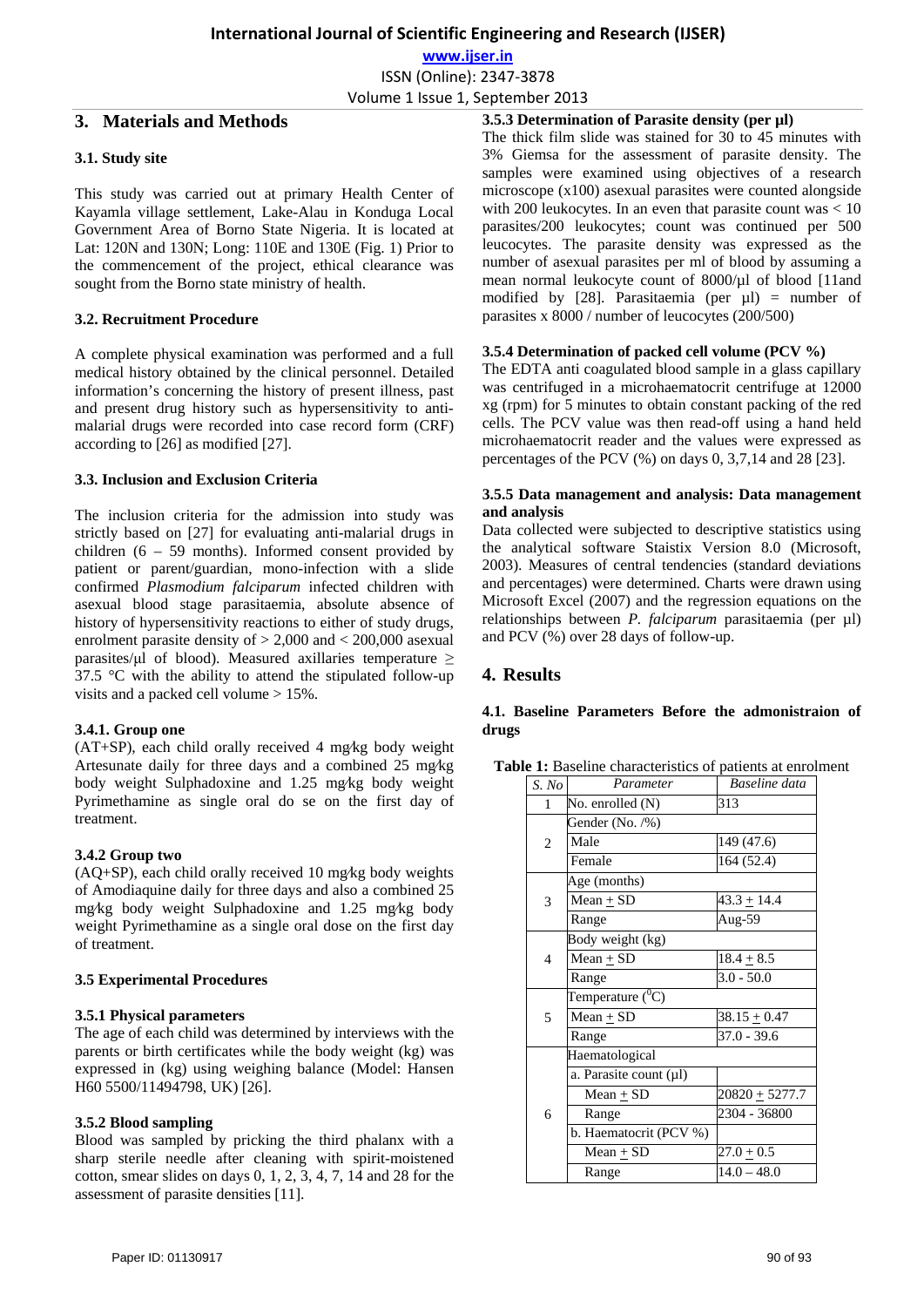**www.ijser.in**

ISSN (Online): 2347‐3878

Volume 1 Issue 1, September 2013

#### **5. Discussion**

Table - 1 shows the baseline characteristics of the patients at enrolment. A total of 313 children were enrolled for the study, 149 (47.6%) were males and 164 (52.4%) were females. Mean of standard deviation (SD) and measures of dispersion to estimate variability in the data set to observed ranges. Consequently, the age of the children was highly dispersed between  $6 - 59$  months from the mean of  $43.3 +$ 14.4 months. Results showed a total mean parasite count of 2304 - 36800 $\mu$ l on admission with a mean range of 20820 + 5277.7⁄µl. The mean PCV of the children on admission was  $27.0 \pm 5.0\%$ , with a range of 14.0 - 48.0%.

#### **4.1. Influence of Parsitaemia on Anaemia:**

Results of figures 1and 2 shows a relationship between the PCV build – up and parasite depletion over 28 days of follow-up, The initial (day 0) with mean PCV levels for AT+SP as (25.69%) while slightly higher for AQ+SP (25.87%) patients, both treated groups were almost at par at enrollment. Influence of parasitaemia on PCV was higher (98.41%) for AT+SP (fig-1) compared to AQ+SP (93.51%) (Figure 2). The results further draws a respective daily build-up in PCV by  $0.0214\%$  and  $0.018\%$  per microliter ( $\mu$ l) of blood, which depicts almost twice as fast rate of recovery from anemia in AT+SP than AQ+SP patients.



**Figure 1:** The influence of mean parasite densities (P. falcifarum) on treated (AT+SP) children during follow-up period ( 0-28).



**Figure 2:** The influence of mean parasite densities (P. falcifarum) on treated (AQ+SP) children during follow-up days (0-28)

The results of this study have clearly showed that anaemia has correlated directly with *Plasmodium falciparum* parasitaemia. The global malaria control strategy advocates a prompt and adequate treatment as essential measure to reduce morbidity and mortality arising from anaemia related complications [2]. *Plasmodium falciparum* infection is a major contributory factor to the etiology of anaemia in malaria endemic areas of the world (Kwadwo *et al*., 2000). The result trend shows that despite high mean parasite density at inception (day-0) in the two treated groups (fig. 1 and 2) and characterized by low PCV  $(<33\%)$  there was a rapid parasite clearance in less than 72 hours in both treated groups, this coincides with observations by [9] in Rwanda, as further confirmed by the potentials of combination therapies in the clearance of parasites within the shortest possible time as reported by [5] in Uganda and [15] in Nigeria. This remarks on artemisinin derivatives on its efficacy and the rapid and substantial decrease in the parasite load when in used for treating malaria patients is in agreement with Rwagacondo *et al*. (2003).

#### **5.1. Pattern of recoveries from anaemia**

The mean recoveries from anaemia in the two treated groups showed a reciprocal recovery from anaemia between the two drug groups as evident from regression coefficient  $(r^2)$ values (fig 1 and 2), this is in congruent with [9] which lends credence to the fact that with ascending PCV level there will be a descending parasite density during the 28 days of follow-up period. Malarial infections normally relates with a decline in haemoglobin concentration of less than 8g/dl/ PCV (<33%) [20]. This further concurs with reported studies by [16] and using AQ+SP treatment of children *Plasmodium falciparum* malaria in relation to anaemia. The cumulative mean influence of parasite densities on PCV during the follow-up days was higher  $(98.41\%)$  for AT+SP (fig- 1) compared to AQ+SP (93.51% (fig- 2). In a similar trend, the speed of parasite clearance was faster for AT+SP than in  $\overrightarrow{AQ}$ +SP, as revealed by the coefficient of regression ( $r^2$ ) with faster recovery from anemia in the older drug combination than in the later. The results further shows that parasitaemia had higher effects on the occurance of higher frequency of anaemia in AQ+SP than AT+SP which concurs with the findings by [20]and [3] on the relationship of parasitaemia to anemia frequencices in *Plasmodium falciparum* infected treated children.

#### **5. 2. The speed of recoveries from anaemia**

The results on the speed of recovery from anaemia (fig-1 and 2) showed a respective build-up in PCV by 0.0214% and 0.018% in the two respective drug combinations which depicts almost twice as faster rate of PCV recovery in AT+SP compared to AQ+SP patients (Dorsey *et al.*(2007). In a similar trend, the relative parasite clearance rate was generally faster within the early phase of days  $0 - 3$ compared to the later phase (days 7- 28) in AT+SP as compared to AQ+SP treated groups and equally corresponding PCV levels for the respective days(fig 1 and 2). The explanations for this strong reciprocal relationship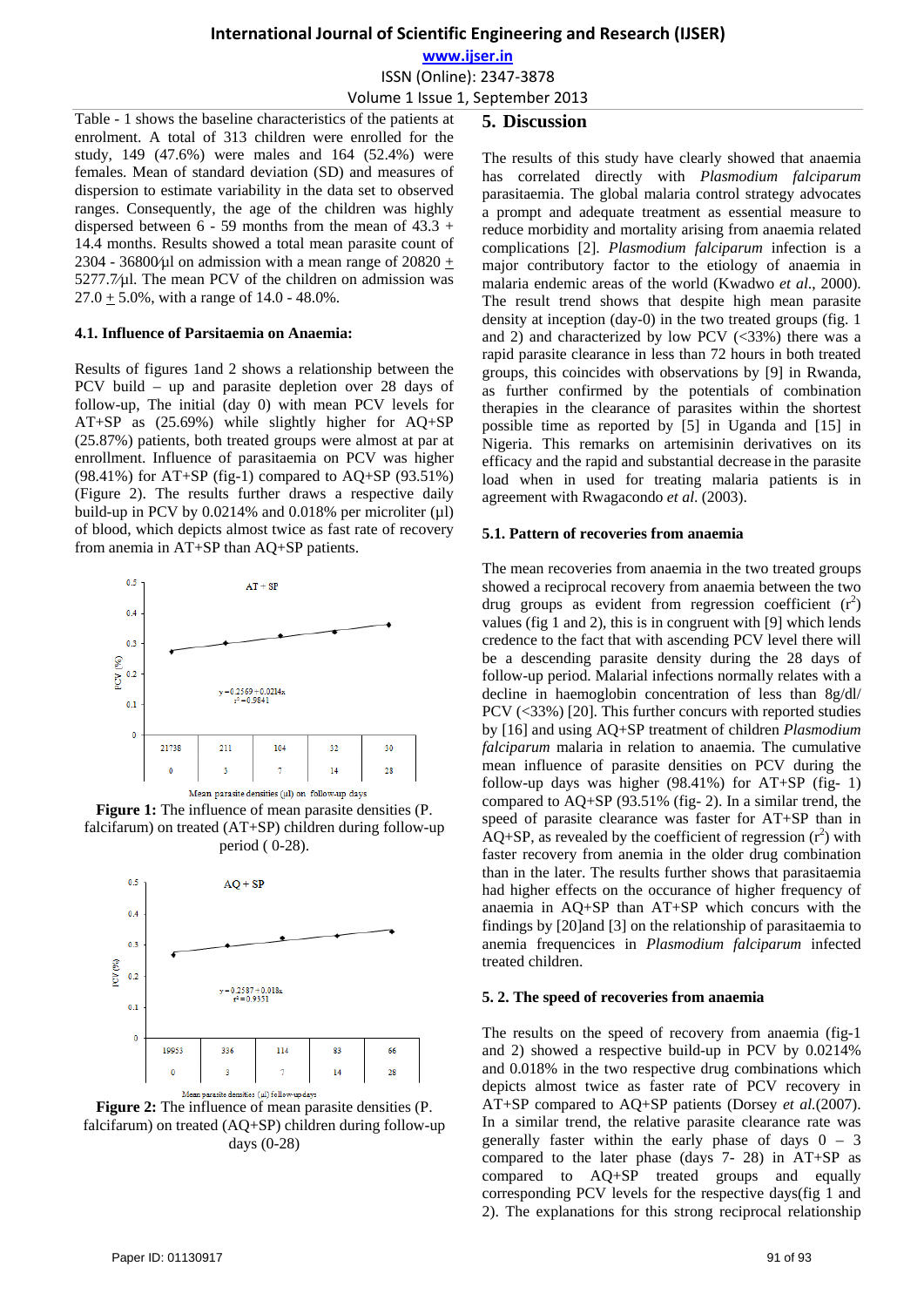**www.ijser.in**

ISSN (Online): 2347‐3878

Volume 1 Issue 1, September 2013

between and malaria parasite densities and the anemia (PCV  $<$  33%) trends on follow-up days was malaria-induced [6], [9] and parasitaemia dependent.

# **6. Acknowledgment**

The authors acknowledged the tremendous contributions of the children who donated blood samples for the study and equally, their parents whose consent allowed their children to participate in the trial study from enrolment to the completion stage. We also wish to acknowledge the immense contributions of the staff and management of Kayamla Health Care Center and Konduga Local Government. We are grateful to laboratory technologists particularly, A. M. Garba, J. Sani, Y. Duniya and Bunu Karumi Kayamla all of the peadiatrics unit, University of Maiduguri Teaching Hospital, for the strong commitment to the research work.

## **References**

- [1] P. U., Agomo,.; Meremekwu, M.; Watila, I. M.; Omeh, I. J.; Odey, F. A.; Oguche, S.; Ezeiru, V. J. and Aina, O. O."Efficacy safety and tolerability of Artesunate and Mefloquine in the treatment of uncomplicated *Plasmodium falciparum* malaria in four geographical zones of Nigeria". *Malaria Journal*.**7:** 172-177, 2008.
- [2] J.A., Carter, A. J. Ross, Neville, B. G., Obiero, E., Katana, K., Mung'ala-Odera, V., Lees, J. A. and Newton, C. R., "Developmental impairments following severe falciparum malaria in children". *Tropical Medicine and International Health*. **10**: 3-10, 2005.
- [3] I., A., Chiaka, I. A.; Christian, N. Victor, I. N., Roseangela, and N. Mark, "Epidemiological factors that promote the development of malaria anaemia in children in Ibadan". *African Health Science*. **7(2):** 80- 85, 2007.
- [4] E. De-Maeyer, and M. Adiels-Tegman, "The prevalence of anaemia in the world". *World Health Statistics*. **38:** 302-316, 1985.
- [5] G. Dorsey, S. Staedke, T.D. Clark, D. Njama-Meya, B. Nzarubara, C. Maiteki-Sebuguzi, C. Dokomajilar, M. R. Kamya, and P. J. Rosenthal, "Combination therapy for uncomplicated *Plasmodium falciparum* malaria in Ugandan children: A randomized trial". *Journal of American Medical Association.* **297:** 2210-2219, 2007.
- [6] L. M. Erhart, K. Yingyuen, N. Chuanak, N. Buathong, A. Laoboonchai, R.S. Miller, S. R. Meshwick, R.A. Gasser, and C. Wongsrichanalai, "Hematologic and clinical indices of malaria in a semi-immune population of Western Thailand". *American Journal of Tropical Medicine and Hygiene* **70:** 8-14, 2004.
- [7] K. J. Evans, D.S. Hansen, N. van Rooijen, L. A. Buckingham, and L. Schofield, "Severe malarial anaemia of low parasite burden in rodent models results from accelerated clearance of uninfected erythrocytes". *Blood*. **107:** 1192-1199, 2006.
- [8] C. I. Fanello, C. Karema, W. van Doren, C. E. Rwagacondo, and U. D'Alessandro, "Tolerability of Amodiaquine and Sulphadoxine-Pyrimethamine, alone or in combination for the treatment of uncomplicated *Plasmodium falciparum* malaria in Rwandan adults".
- [9] C.I. Fanello, C. Karema, W. Van Doren, C. Van Overmeir, D. Ngamije, and U. D'Alessandro," A randomised trial to assess the safety and efficacy of Artemether-Lumefantrine (Coartem) for the treatment of uncomplicated *Plasmodium falciparum* malaria in Rwanda". *Transactions of the Royal Society of Tropical Medicine and Hygiene*. **101:** 344-350, 2007.
- [10]J. P. Forney, C. Wongsrichanalai, A.J. Magill, L. G. Craig, J. Sirichaisinthop, C. T. Bautista, R.S. Miller, C.F. Ockenhouse, K.E. Kester, N.E. Aronson, E. M. Andersen, H. A. Quino-Ascurra, C. Vidal, K.A. Moran, C.K. Murray, C.C. DeWitt, D. G. Heppner, K.C. Kain, W.R. Ballou, and R.A, jr Gasser, "Devices for rapid diagnosis of malaria: evaluation of prototype assays that detect *Plasmodium falciparum* histidine-rich protein 2 and a *Plasmodium vivax*-specific antigen"*. Journal of Clinical Microbiology*. **41:** 2358-2366, 2003.
- [11]H. Gilles,. *Diagnostic methods in malaria***. In**: H. M Gilles and D. A. Warrell (Eds) Essential malariology**,** 3rd ed. P. Edwards Arnold London, United Kingdom.pp342,1993
- [12]J.D. Haas, and T. T. Brownlie, "Iron deficiency and reduced work capacity: a critical review of the research to determine a causal relationship". *Journal of Nutrition*. 131: 676–688, 2001.
- [13]J.A.V Kurtzhals, B.Q. Adabayeri, B. D. Goka, J.O. Akanmori, F.K. Oliver-Commey, C. Nkrumah, and L. H. Behr, Low plasma concentrations of interleukin 10 in severe malarial anaemia compared with cerebral and uncomplicated malaria". *Lancet* **351:** 1768-1772, 1998.
- [14]J.W. Lawless, M. C. Latham, L.S. Stephenson, S. N. Kinoti, and A. M. Pertet, Iron supplementation improves appetite and growth in anemic Kenyan primary school children". *Journal of Nutrition*. **124:** 645-654, 1994.
- [15]M. Meremekwu, A. Alaribe, R. Ejemot, A. Oyo-Ita, E. Ekenjoku, N. Chukwuemeka, O. Donald, and E. Ezedinachi, "Artemether-Lumefantrine versus Artesunate plus Amodiaquine for treating uncomplicated childhood malaria in Nigeria: Randomized control trial". *Malaria Journal*. **5:** 43, 2005.
- [16]T.K. Mutabingwa, D. Anthony, A. Heller, R. Hallett, J. Ahmed, C. Drakeley, B.M. Greenwood, and C.J. Whitty, "Amodiaquine alone, Amodiaquine + Sulfadoxine-Pyrimethamine, Amodiaquine + Artesunate, and Artemether-Lumefantrine for outpatient treatment of malaria in Tanzanian children: A four-arm randomised effectiveness trial". *Lancet*. **365(3):** 1474- 1480, 2005.
- [17]S.J. Oppenheimer, "Iron and its relationship to immunity and infectious disease". *Journal of Nutrition*. **131:** 616S-633S, 2001.
- [18]Roll Back Malaria (RBM), "Scaling-up Insecticide-Treated Netting Programmes in Africa: Strategic Frame work for Coordinated National Action. Geneva": *WHO/CDS/ RBM/2002,* 2002*.*
- [19]C.E. Rwagacondo, F, Niyitegeka, J. Sarushi, C. Karema, V. Mugisha, J.C. Dujardin, C. Van Overmeir, J. van den Ende, and U. D'Alessandro, "Efficacy of